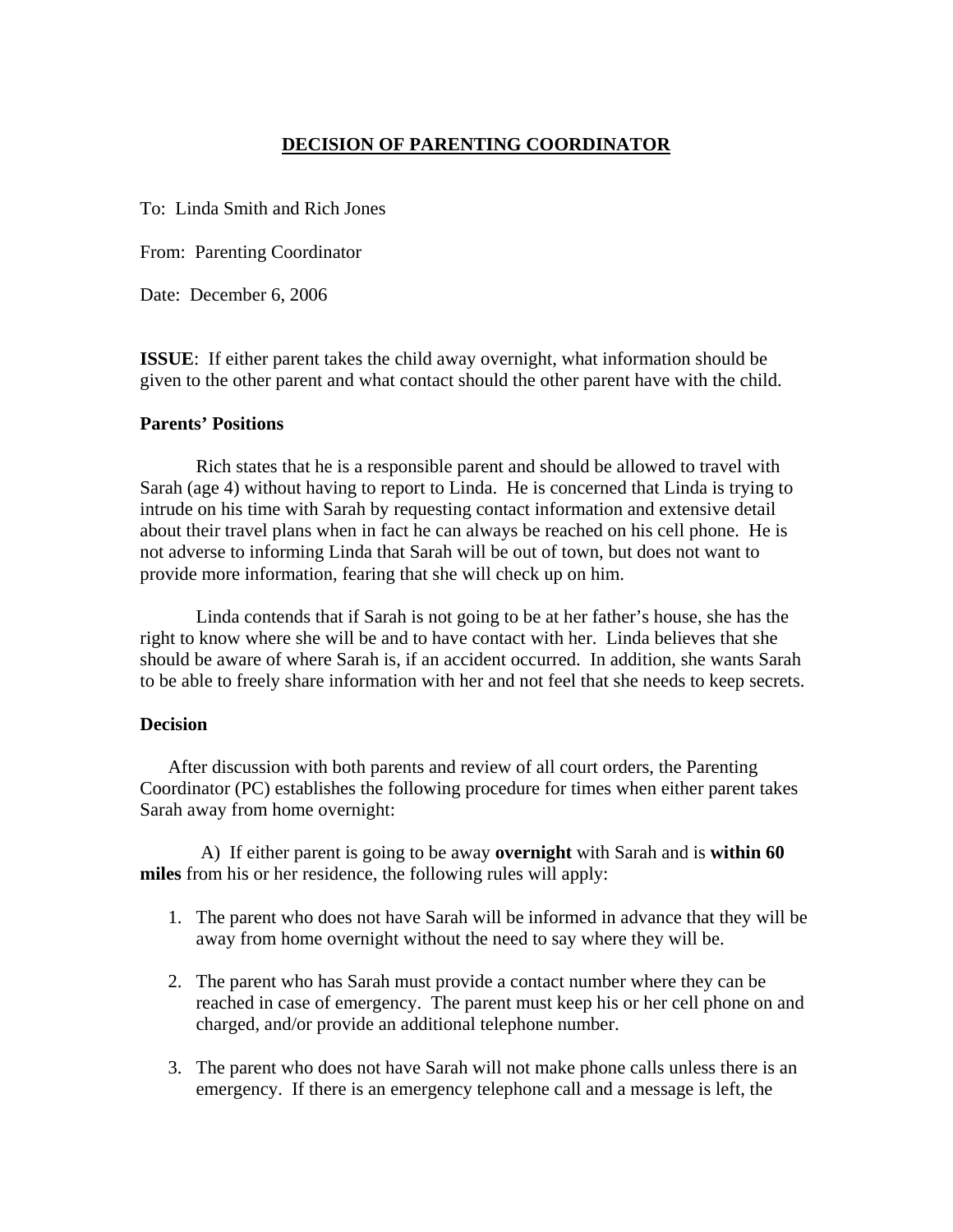traveling parent will return the phone call within a reasonable time. (This would need to be defined by the nature of the emergency but within a four hour time period.) At the agreed upon time, the traveling parent will initiate the nightly telephone call for Sarah to speak with the other parent.

 B) If either parent is going to be away with Sarah **for forty-eight hours or more**, or is away overnight in a place that is **more than 60 miles** from her or his residence the following rules will apply:

- 1. The parent who has Sarah will inform the other parent at least 48 hours before the trip that they will be away and will provide the other parent with the location of the place where they will be and travel itinerary if on train, plane, or bus. The itinerary will include airline, flight number, times of departure and arrival.
- 2. When the parent arrives at her or his destination, s/he will place a phone call to the other parent with information about their safe arrival.
- 3. On the next day, and every day thereafter, the traveling parent will place a telephone call to the other parent so that the other parent can talk to Sarah at the agreed upon time (currently 7:00 p.m). If no call is placed by 7:30 PM (or onehalf hour after the designated time) the other parent will have the right to call.
- 4. The same procedure as set out in paragraph A2 above will be sufficient for a contact number.
- 5. The same restrictions about emergency phone calls will apply as well as the return of such phone calls.

## **Rationale:**

Most parents want to know where their child is sleeping.

I have attempted to accommodate Linda's realistic need to know when Sarah is not going to be at Rich's home and generally where she will be. At the same time, I have attempted to accommodate Rich's fear that Linda will intrude on his time with Sarah. Thus, for a single overnight within 60 miles, it will be sufficient to say that Sarah will not be at home.

Since the parents speak to Sarah each evening, this practice will continue whether Sarah is sleeping at home or not. It will be the responsibility of the parent who has Sarah to periodically check messages as well as to leave the cell phone on.

When Sarah will be away at a greater distance or for a longer time, more information is necessary so that the other parent can communicate effectively with Sarah about her experiences, and to reduce anxiety. Therefore, there are provisions for more detailed geographical information.